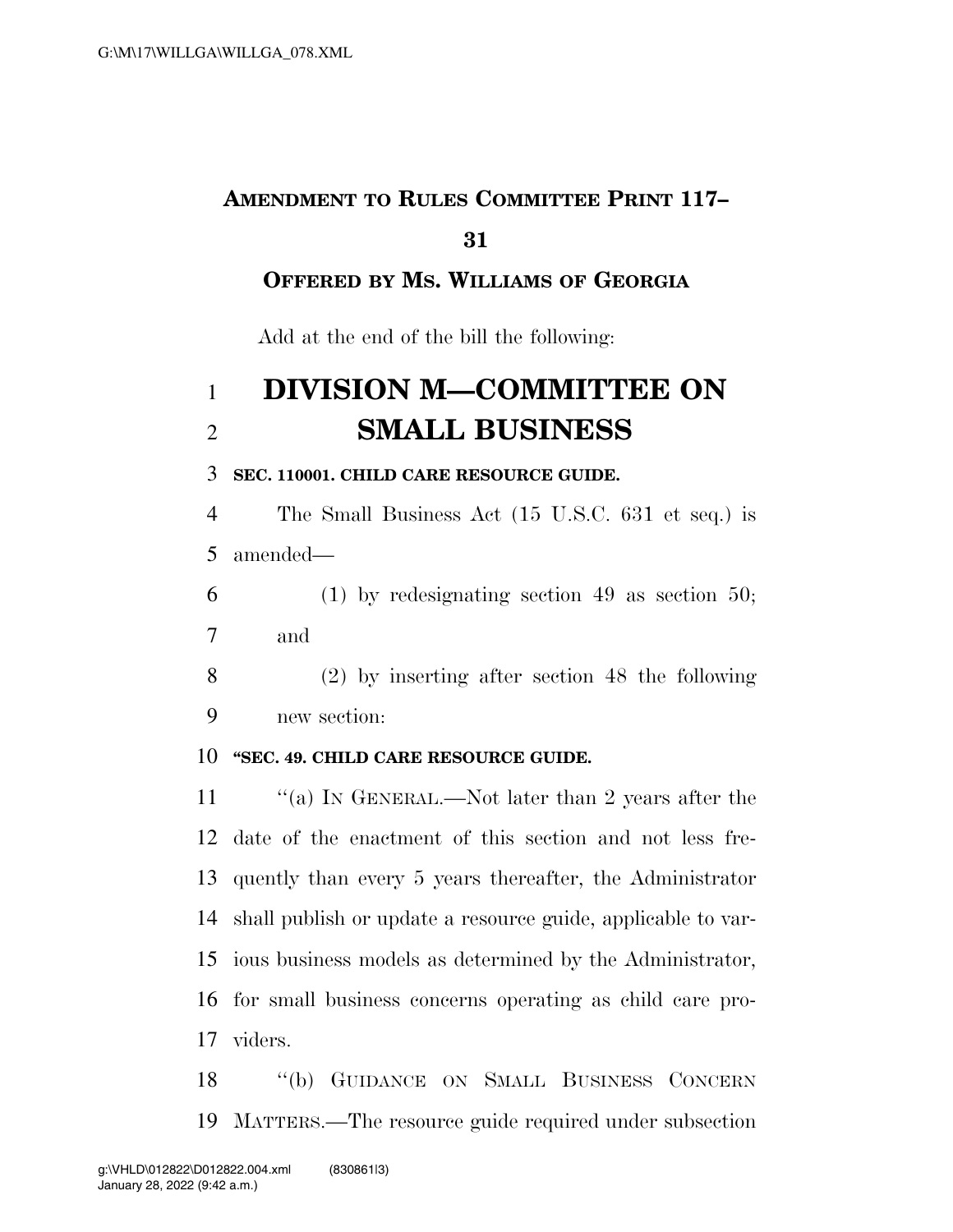2

| 1              | (a) shall include guidance for such small business concerns |
|----------------|-------------------------------------------------------------|
| $\overline{2}$ | related to-                                                 |
| 3              | $\lq(1)$ operations (including marketing and man-           |
| $\overline{4}$ | agement planning);                                          |
| 5              | "(2) finances (including financial planning, fi-            |
| 6              | nancing, payroll, and insurance);                           |
| 7              | $(3)$ compliance with relevant laws (including              |
| 8              | the Internal Revenue Code of 1986 and this Act);            |
| 9              | "(4) training and safety (including equipment               |
| 10             | and materials);                                             |
| 11             | $\lq(5)$ quality (including eligibility for funding         |
| 12             | under the Child Care and Development Block Grant            |
| 13             | Act of 1990 as an eligible child care provider); and        |
| 14             | $\cdot\cdot$ (6) any other matters the Administrator deter- |
| 15             | mines appropriate.                                          |
| 16             | "(c) CONSULTATION REQUIRED.—Before publication              |
| 17             | or update of the resource guide required under subsection   |
|                | 18 (a), the Administrator shall consult with the following: |
| 19             | "(1) The Secretary of Health and Human Serv-                |
| 20             | ices.                                                       |
| 21             | $\lq(2)$ Representatives from lead agencies des-            |
| 22             | ignated under section 658D of the Child Care and            |
| 23             | Development Block Grant Act of 1990.                        |
| 24             | "(3) Representatives from local or regional                 |
| 25             | child care resource and referral organizations de-          |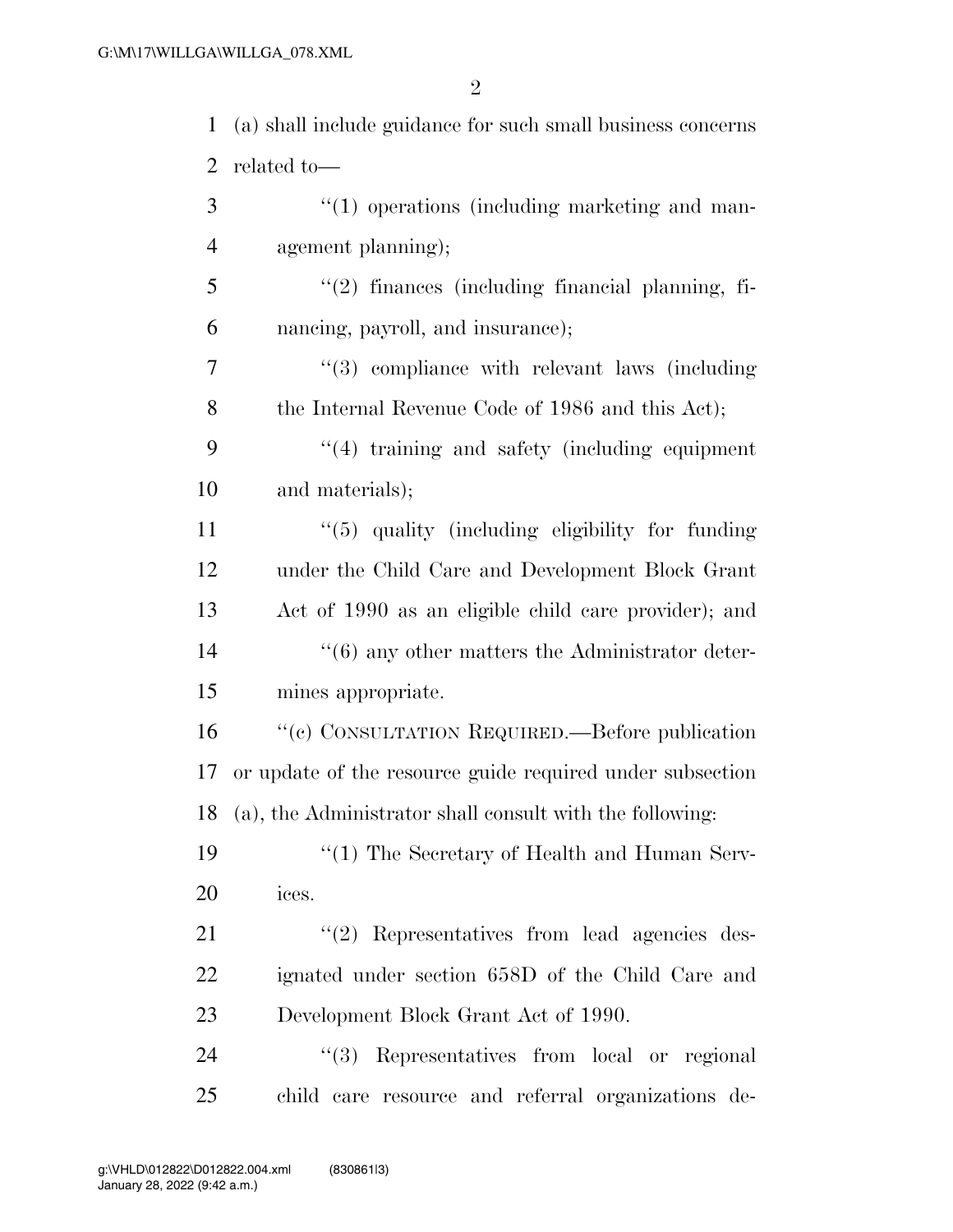| $\mathbf{1}$   | scribed in section $658E(c)(3)(B)(iii)(I)$ of the Child |
|----------------|---------------------------------------------------------|
| $\overline{2}$ | Care and Development Block Grant Act of 1990.           |
| 3              | $\cdot$ (4) Any other relevant entities as determined   |
| $\overline{4}$ | by the Administrator.                                   |
| 5              | "(d) PUBLICATION AND DISSEMINATION<br>$RE-$             |
| 6              | QUIRED.-                                                |
| 7              | "(1) PUBLICATION.—The Administrator shall               |
| 8              | publish the resource guide required under subsection    |
| 9              | (a) on a publicly accessible website of the Adminis-    |
| 10             | tration.                                                |
| 11             | $``(2)$ DISTRIBUTION.—                                  |
| 12             | "(A) ADMINISTRATOR.—The<br>Adminis-                     |
| 13             | trator shall distribute the resource guide re-          |
| 14             | quired under subsection (a) to offices within the       |
| 15             | Administration, including district offices, and to      |
| 16             | the persons consulted under subsection (c).             |
| 17             | "(B) OTHER ENTITIES.—Women's busi-                      |
| 18             | ness centers (as described under section 29),           |
| 19             | small business development centers, chapters of         |
| 20             | the Service Corps of Retired Executives (estab-         |
| 21             | lished under section $8(b)(1)(B)$ , and Veteran         |
| 22             | Business Outreach Centers (as described under           |
| 23             | section 32) shall distribute to small business          |
| 24             | concerns operating as child care providers, sole        |
| 25             | proprietors operating as child care providers,          |